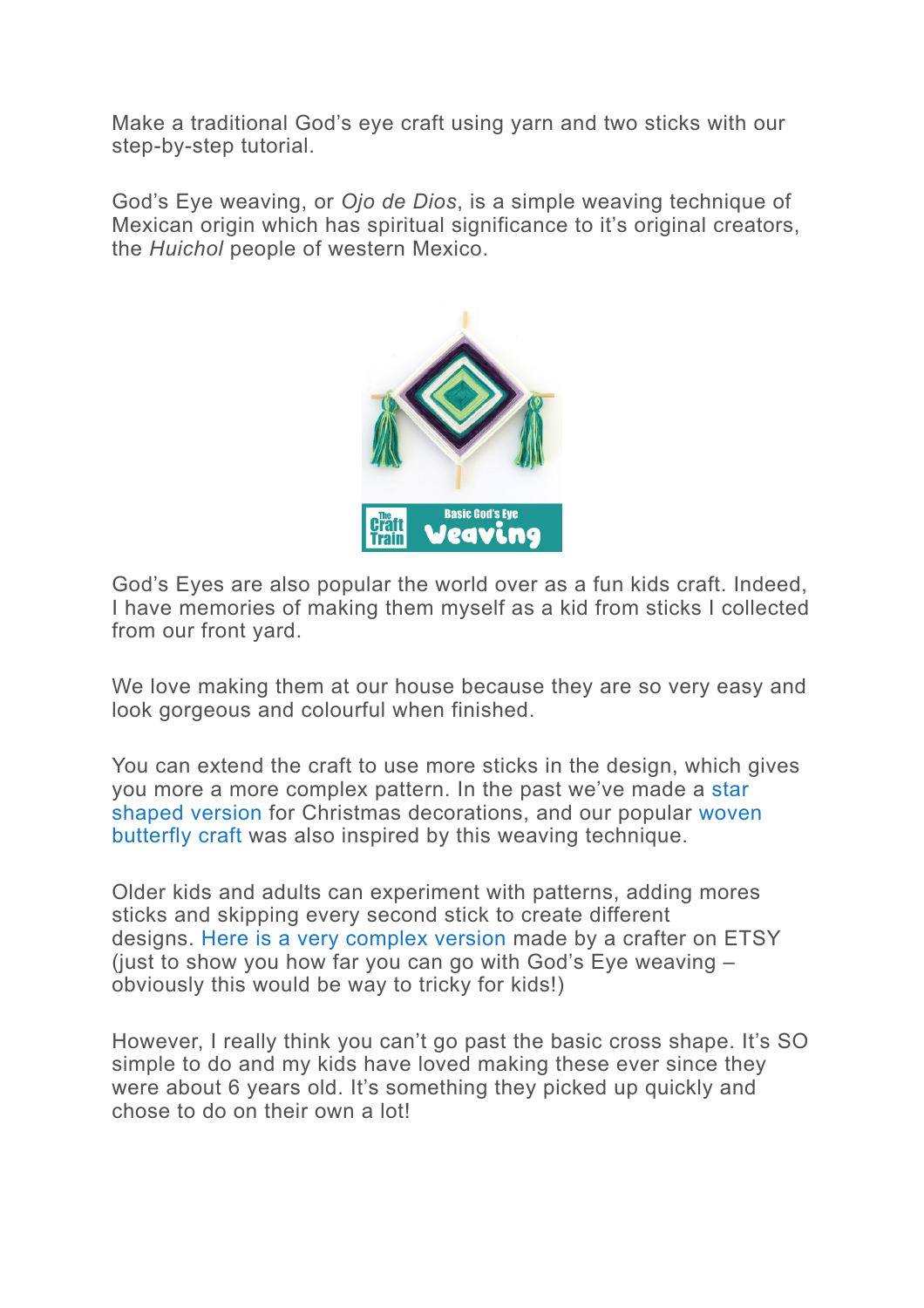## How to make a God's Eye



## You will need

- [Yarn in assorted colours](https://www.amazon.com/Mind-My-Thread-Assorted-Knitting/dp/B071GLDW4T/ref=as_li_ss_tl?keywords=yarn+pack&qid=1569788665&s=gateway&sr=8-8&linkCode=sl1&tag=thecratra0b-20&linkId=83c0fdcb25f19560031230b308e8a32d&language=en_US), it's also nice to include [different](https://www.amazon.com/Lion-Brand-Yarn-545-201-Landscapes/dp/B00KKVA7AM/ref=as_li_ss_tl?crid=2DI68JCHQ9QR2&keywords=textured+yarn+for+weaving&qid=1569789914&s=gateway&sprefix=textured+yarn,aps,458&sr=8-32&linkCode=sl1&tag=thecratra0b-20&linkId=40093706e178181b5cecdc7dda8cc180&language=en_US)  [textures](https://www.amazon.com/Lion-Brand-Yarn-545-201-Landscapes/dp/B00KKVA7AM/ref=as_li_ss_tl?crid=2DI68JCHQ9QR2&keywords=textured+yarn+for+weaving&qid=1569789914&s=gateway&sprefix=textured+yarn,aps,458&sr=8-32&linkCode=sl1&tag=thecratra0b-20&linkId=40093706e178181b5cecdc7dda8cc180&language=en_US) but this is purely optional
- [Dowel rods](https://www.amazon.com/Wooden-Unfinished-Hardwood-Sticks-Crafts/dp/B01BGZJH74/ref=as_li_ss_tl?keywords=dowel+rods&qid=1569788517&s=gateway&sr=8-4&linkCode=sl1&tag=thecratra0b-20&linkId=c6baac1550e3c5eb4f9744df6d5ae5e6&language=en_US), or sticks of some sort (chopsticks, craft sticks, bamboo skewers and straight sticks from the garden also work well)
- Scissors

## How to:

Hold your sticks in a cross shape and wrap yarn around it to keep the cross in shape.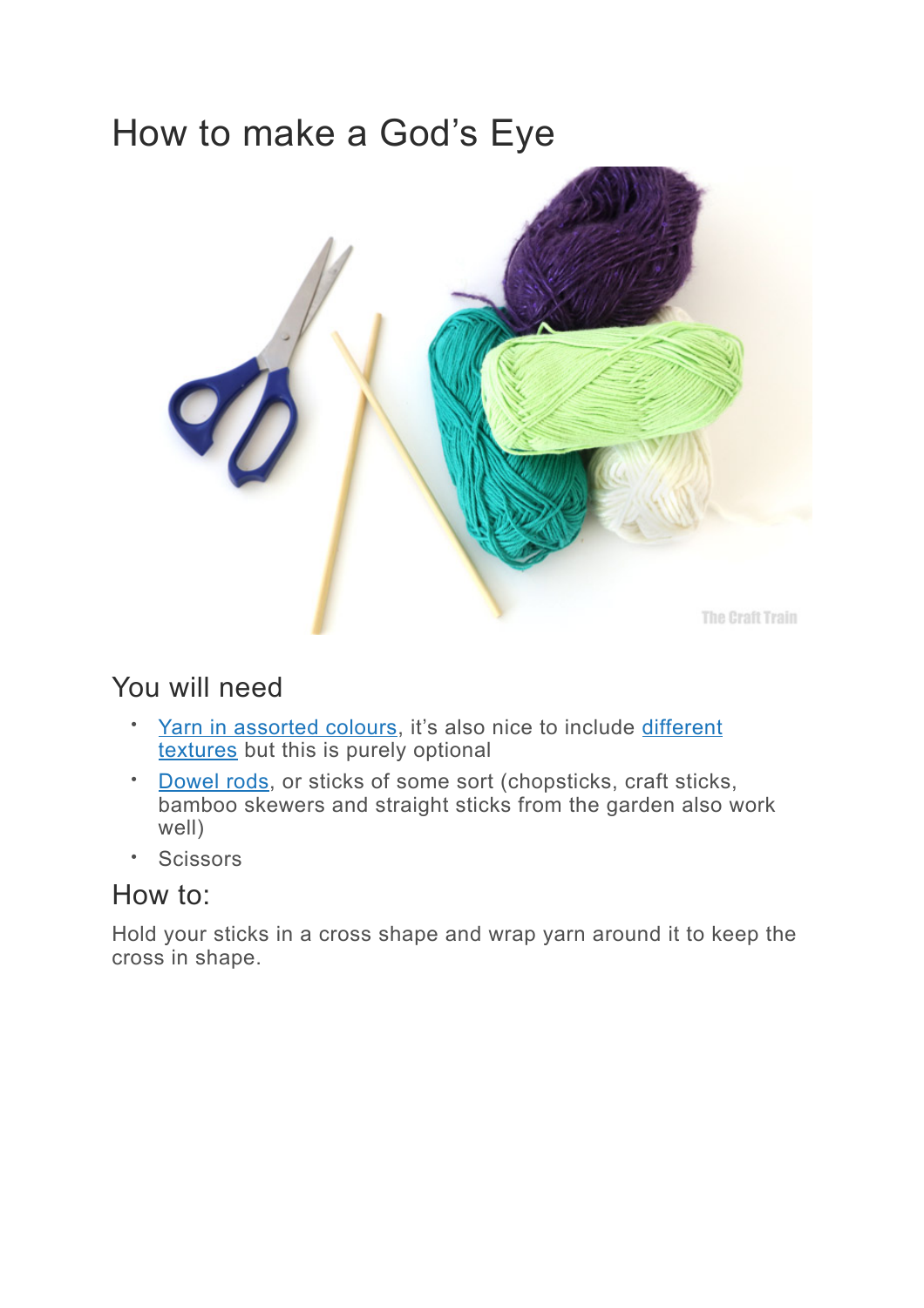

Once the cross is secure, it's time to begin the weave. Wrap the yarn thread around one stick once, then move on to the stick next to it and wrap it around that. Keep on going by wrapping the yarn around each stick in the cross and moving on in a circular pattern.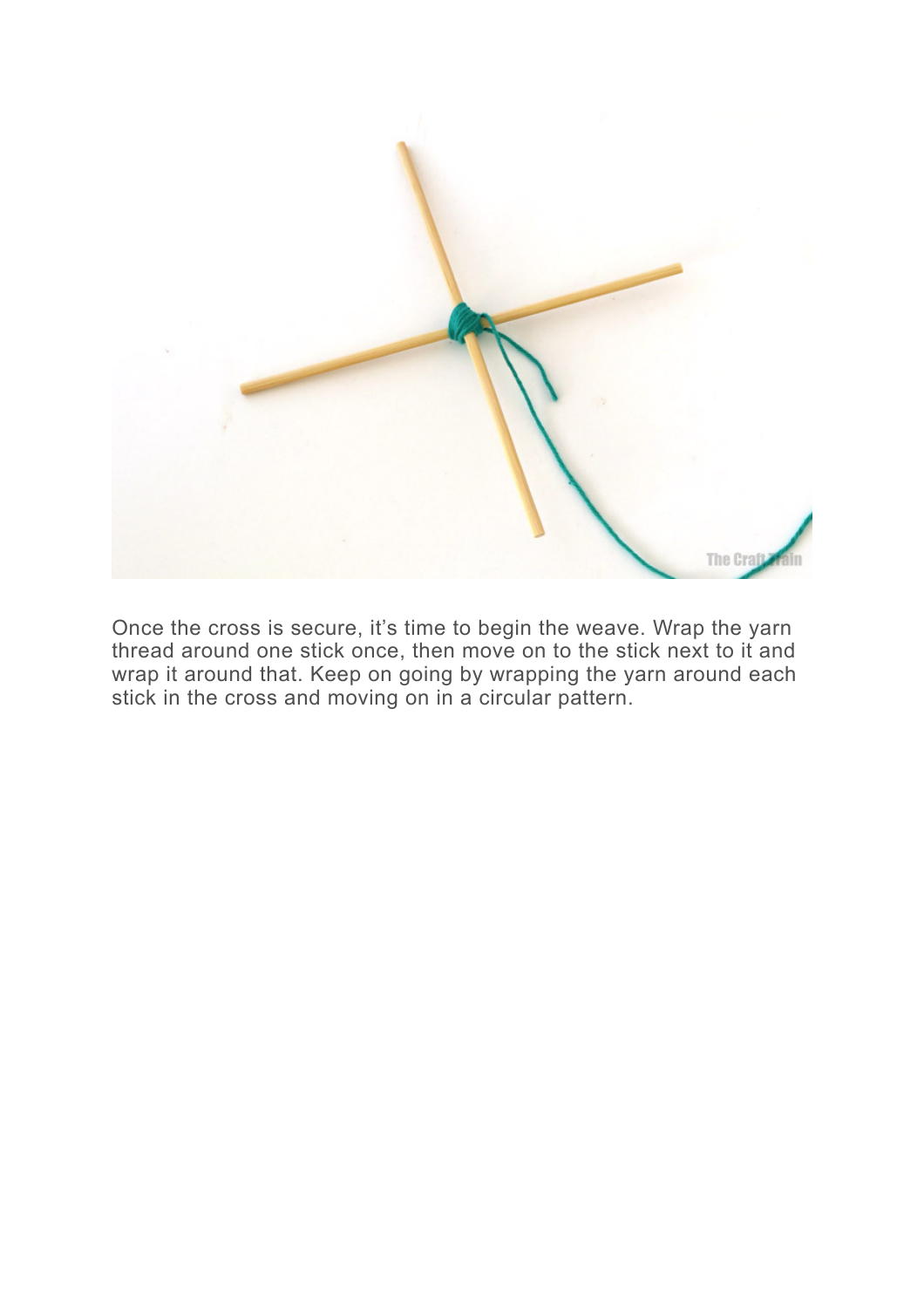

The back should look like this.

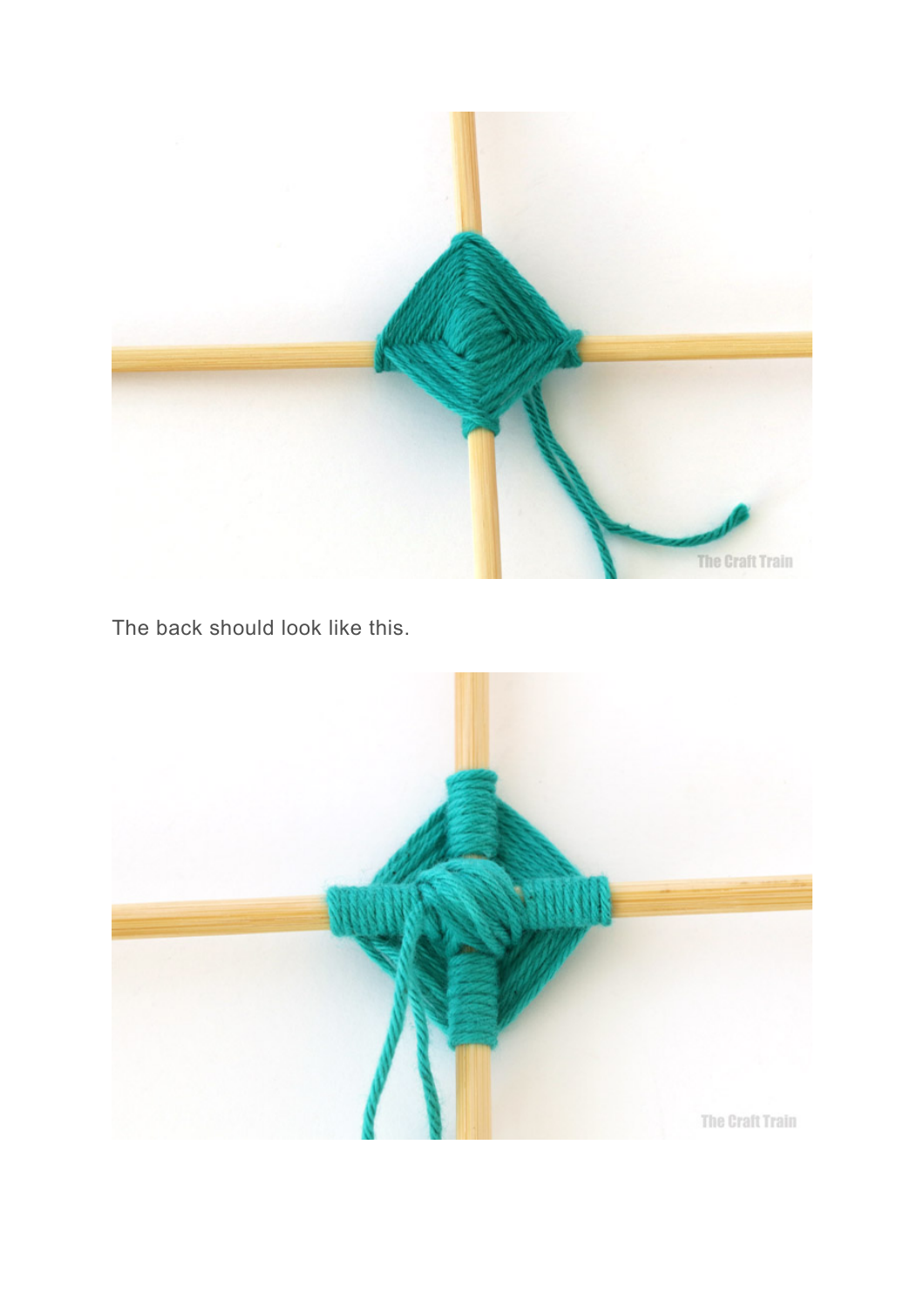When you have a section of one colour yarn, you can begin to add in more colours.

Finish off your section by tucking the thread inside the last tight strand to stop it from unravelling. Then simply start the pattern again with another colour of yarn.

![](_page_4_Picture_2.jpeg)

Continue on with adding different colours into the pattern until your God's Eye has reached close to the edge of your sticks.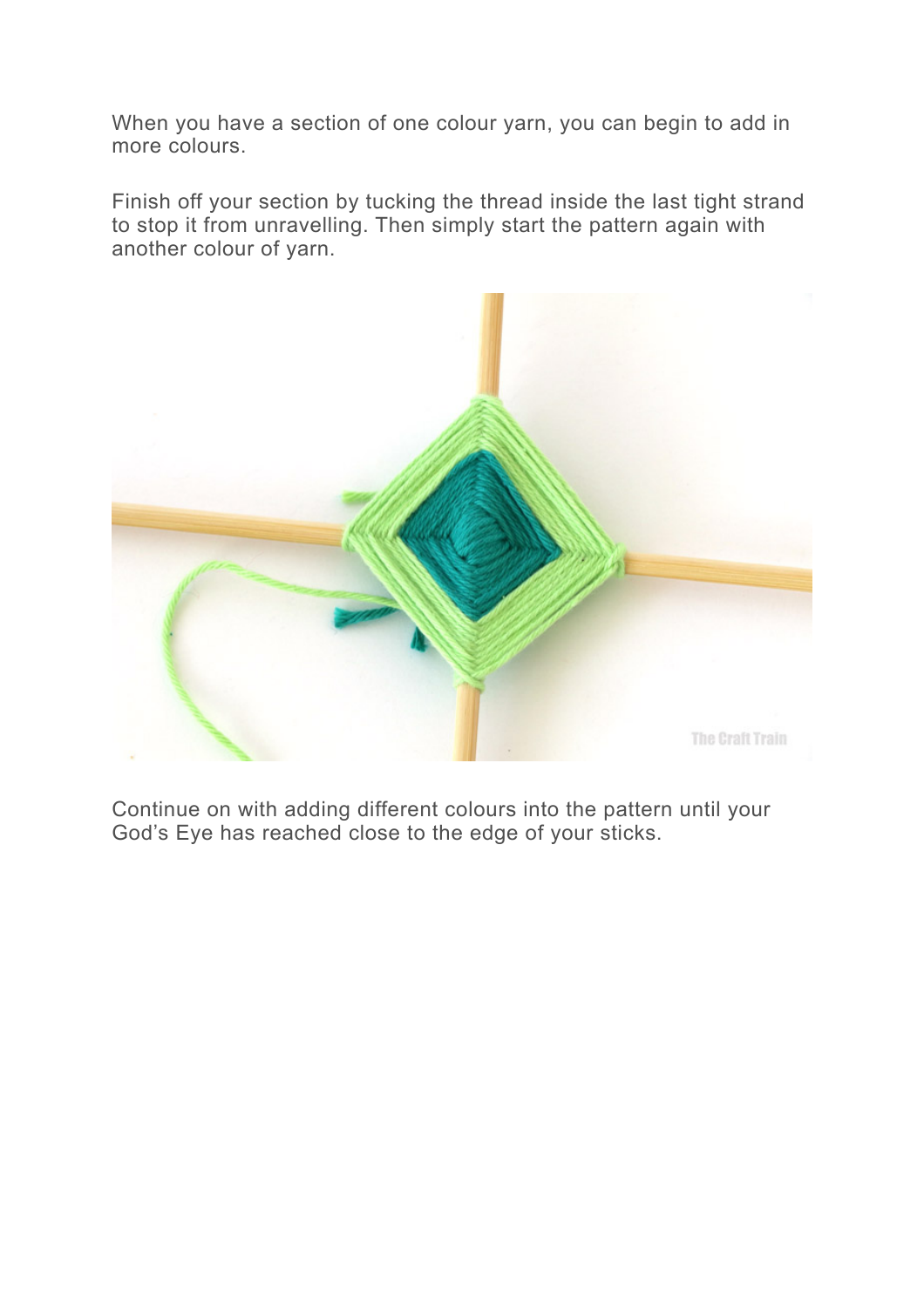![](_page_5_Picture_0.jpeg)

At this stage there will be a lot of long, loose threads hanging off the back. For the final section, you will need to tie the last thread to one of the previous last threads to stop your God's Eye from coming undone.

![](_page_5_Picture_2.jpeg)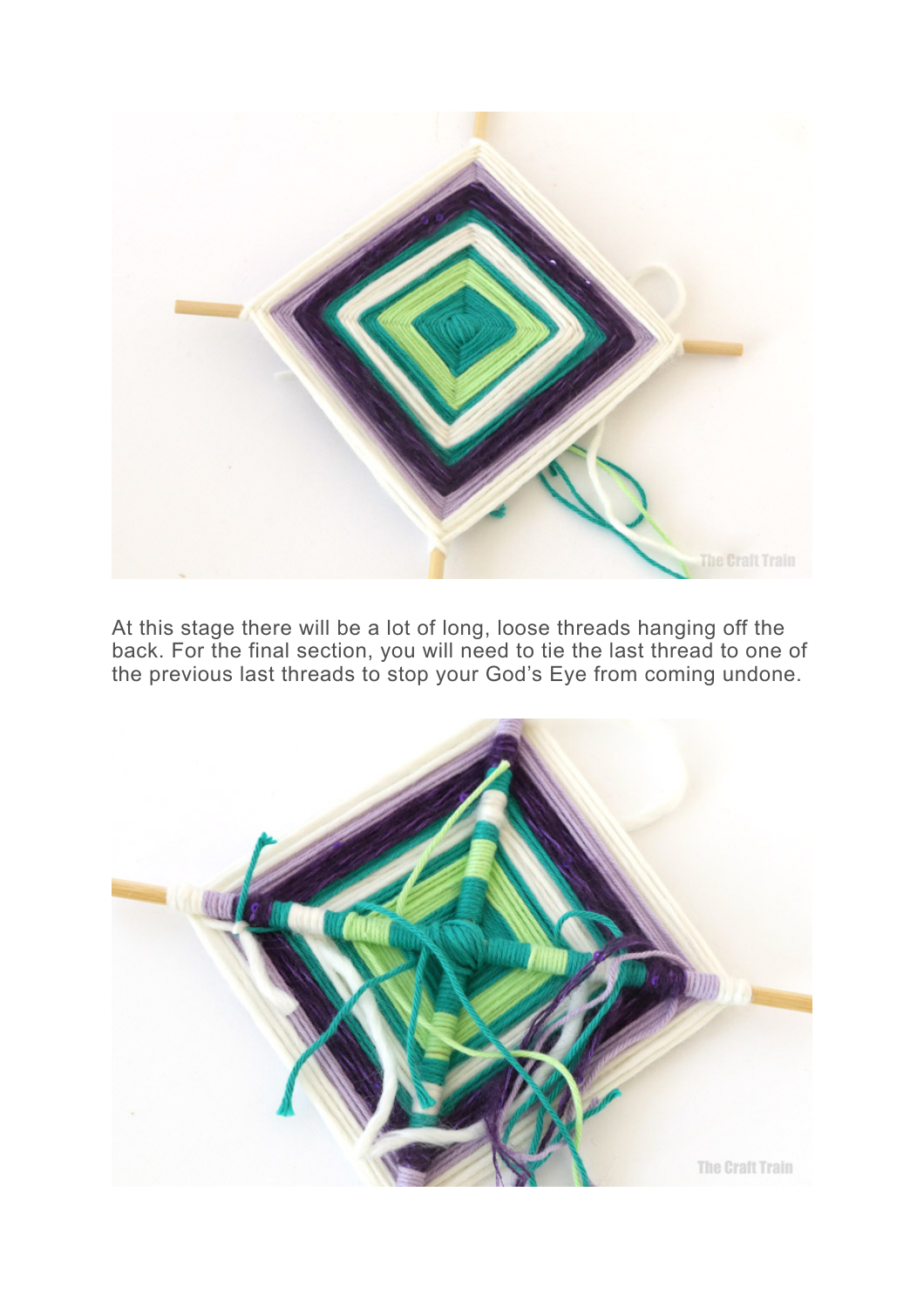Snip the threads to tidy up.

![](_page_6_Picture_1.jpeg)

Optionally, you can add a tassel on each side of your weave.

Wrap yarn around a piece of scrap cardboard. You can see I've wrapped two colours around at once.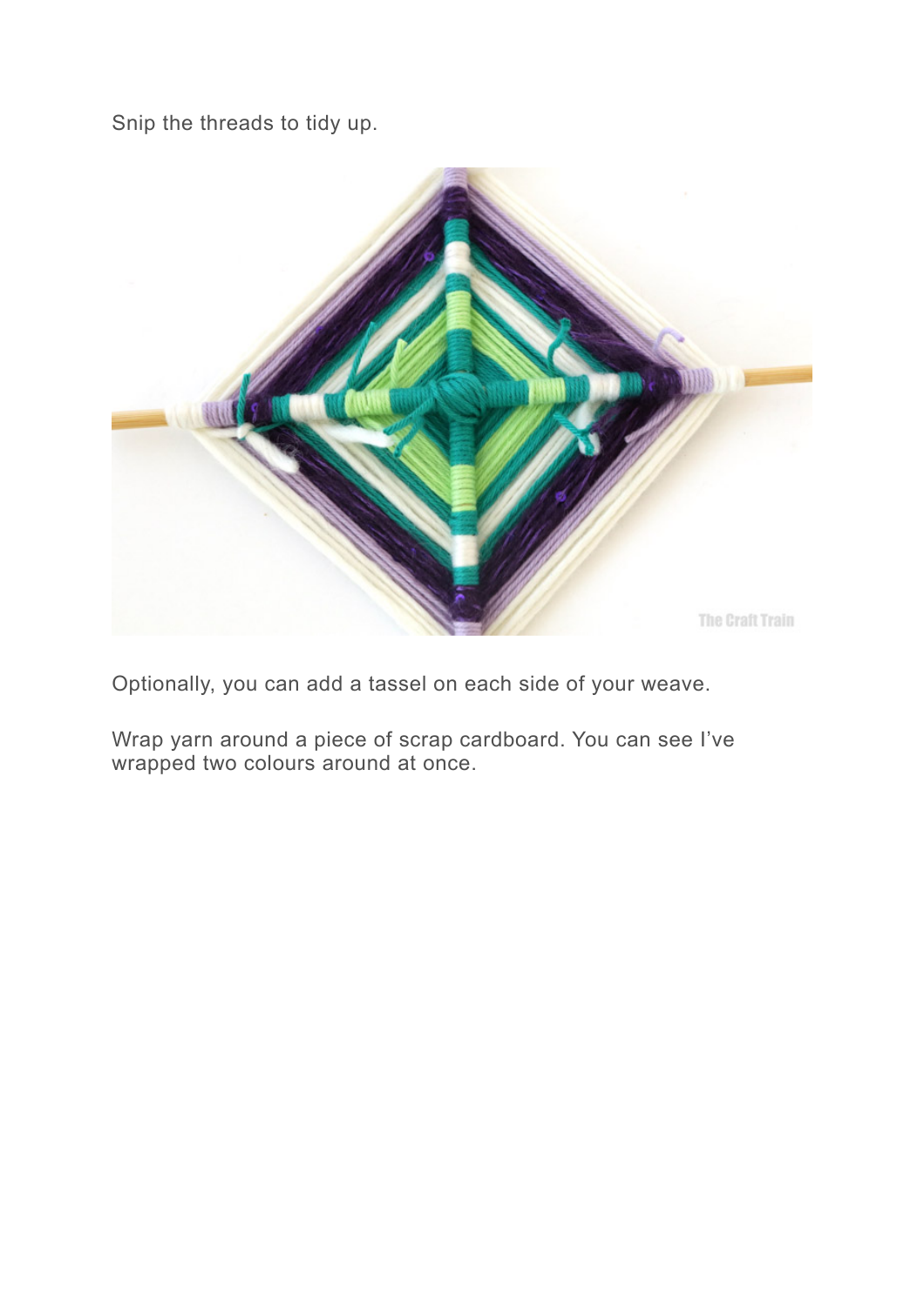![](_page_7_Picture_0.jpeg)

Slide the Tassel of the cardboard to get a fat "loop" of yarn. Tie this at the top with a small piece of yarn.

![](_page_7_Picture_2.jpeg)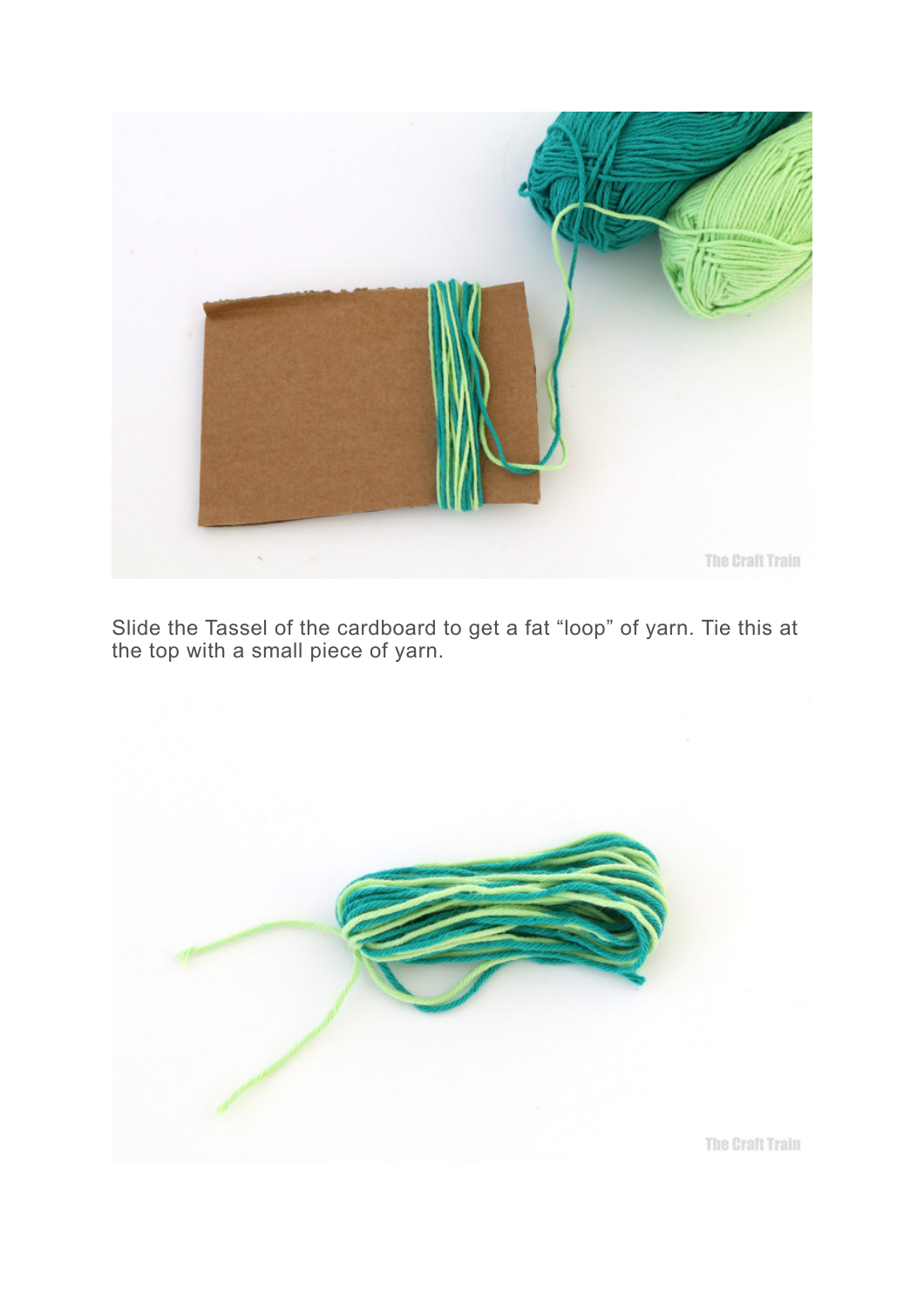Snip the bottom end of the loop so you have a bunch of yarn tied in the middle.

![](_page_8_Picture_1.jpeg)

Push one side of the bunch around from the centre, so that it becomes rounded and covers the yarn tie in the centre.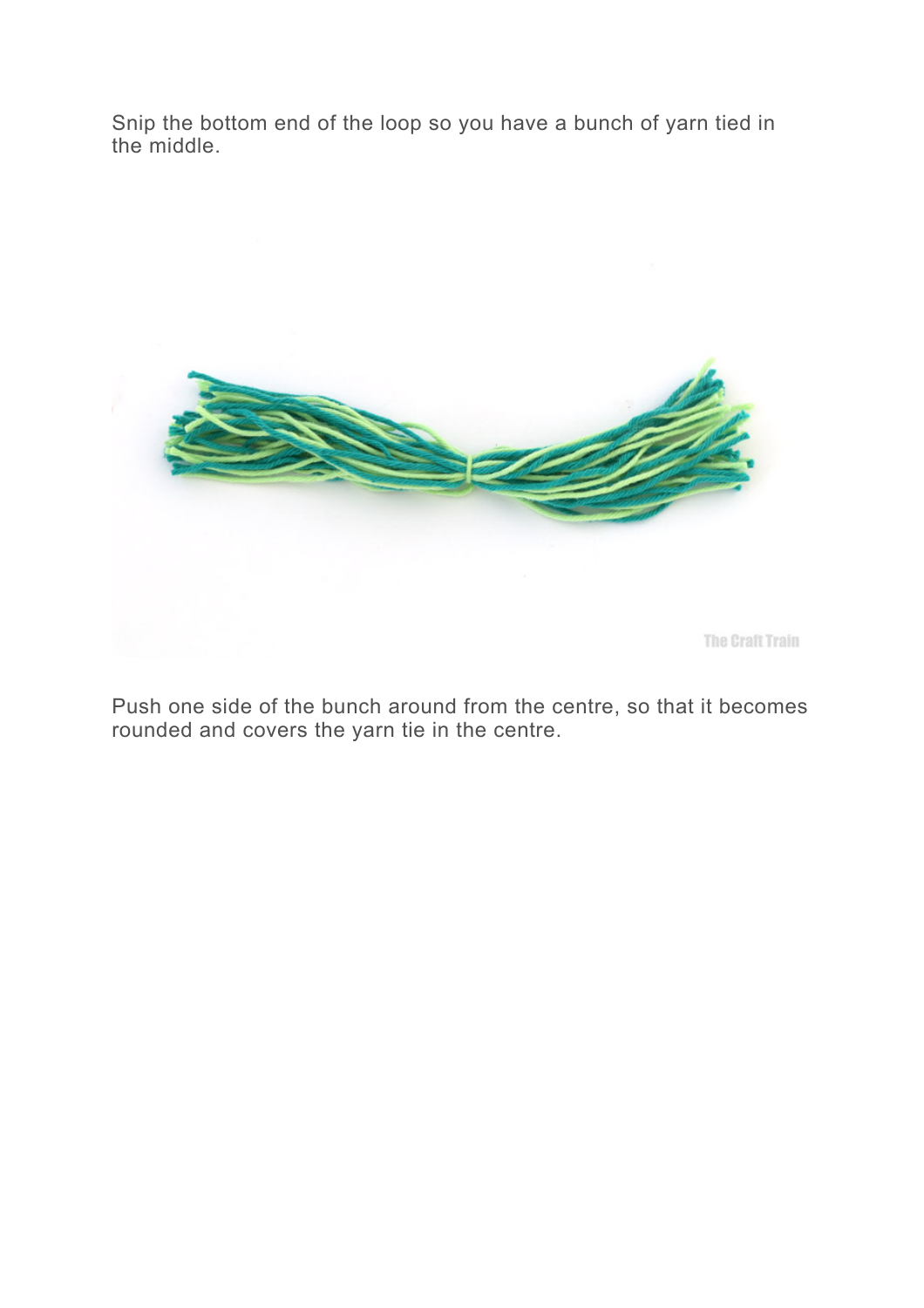![](_page_9_Picture_0.jpeg)

Tie a piece of yarn close to the top in a double knot, and trim the scrappy ends at the bottom creating a neat tassel.

![](_page_9_Picture_2.jpeg)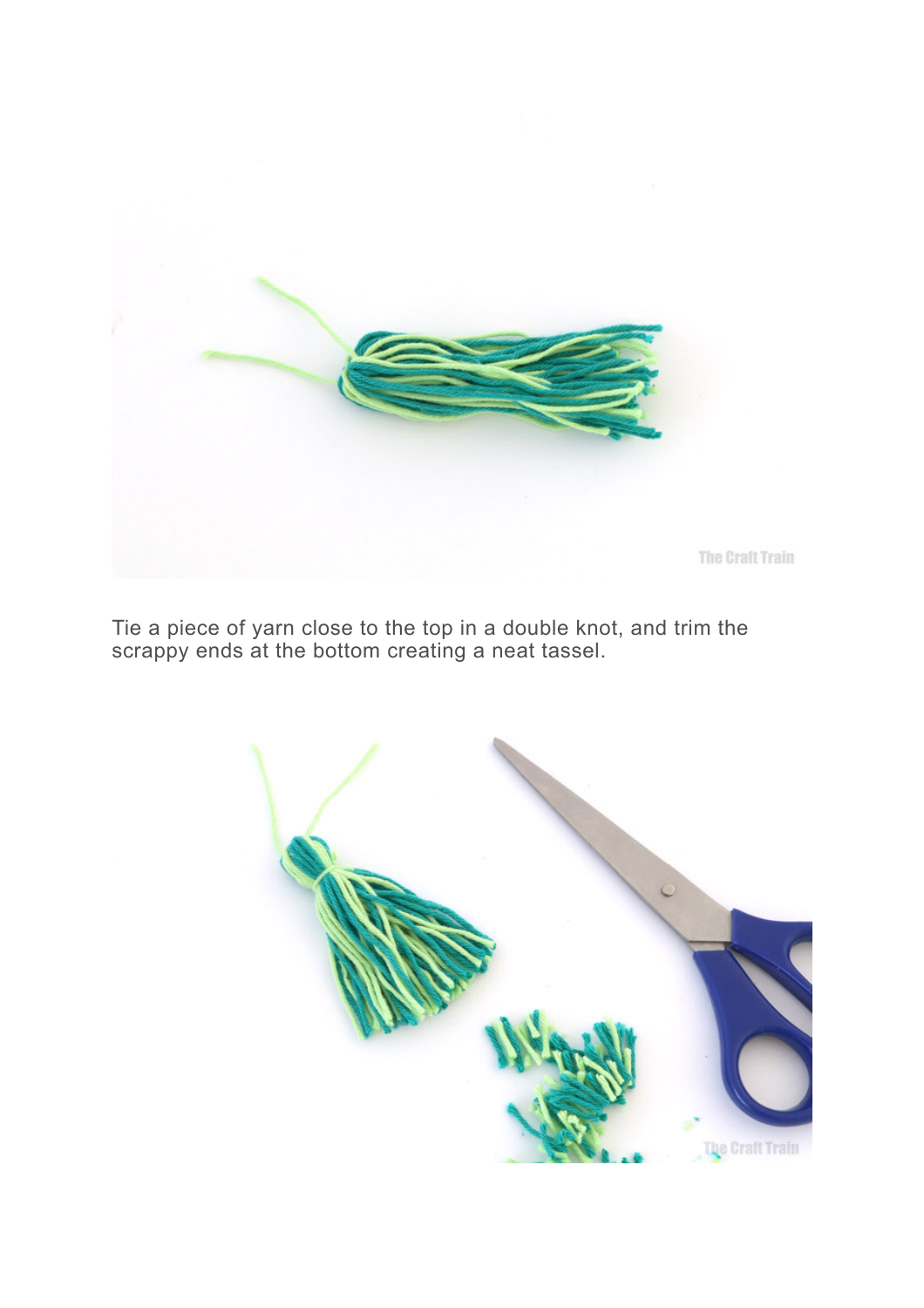Create a second tassel the same and tie one on each side of the God's Eye.

![](_page_10_Picture_1.jpeg)

All done! Your God's Eye will look great hanging on the wall.

## More yarn crafts for kids

- Make a pom pom using our easy **[DIY pom pom maker](https://www.thecrafttrain.com/diy-cardboard-pom-pom-maker/)**
- These [braided yarn dolls](https://www.thecrafttrain.com/braided-yarn-dolls/) are another fun traditional craft kids can make
- Make a [woven craft stick butterfly](https://www.thecrafttrain.com/woven-craft-stick-butterflies/), inspired by the God's Eye weave
- These [fluffy pet rocks](https://www.thecrafttrain.com/fluffy-pet-rocks/) are a good way to use up your pom pom trimmings!